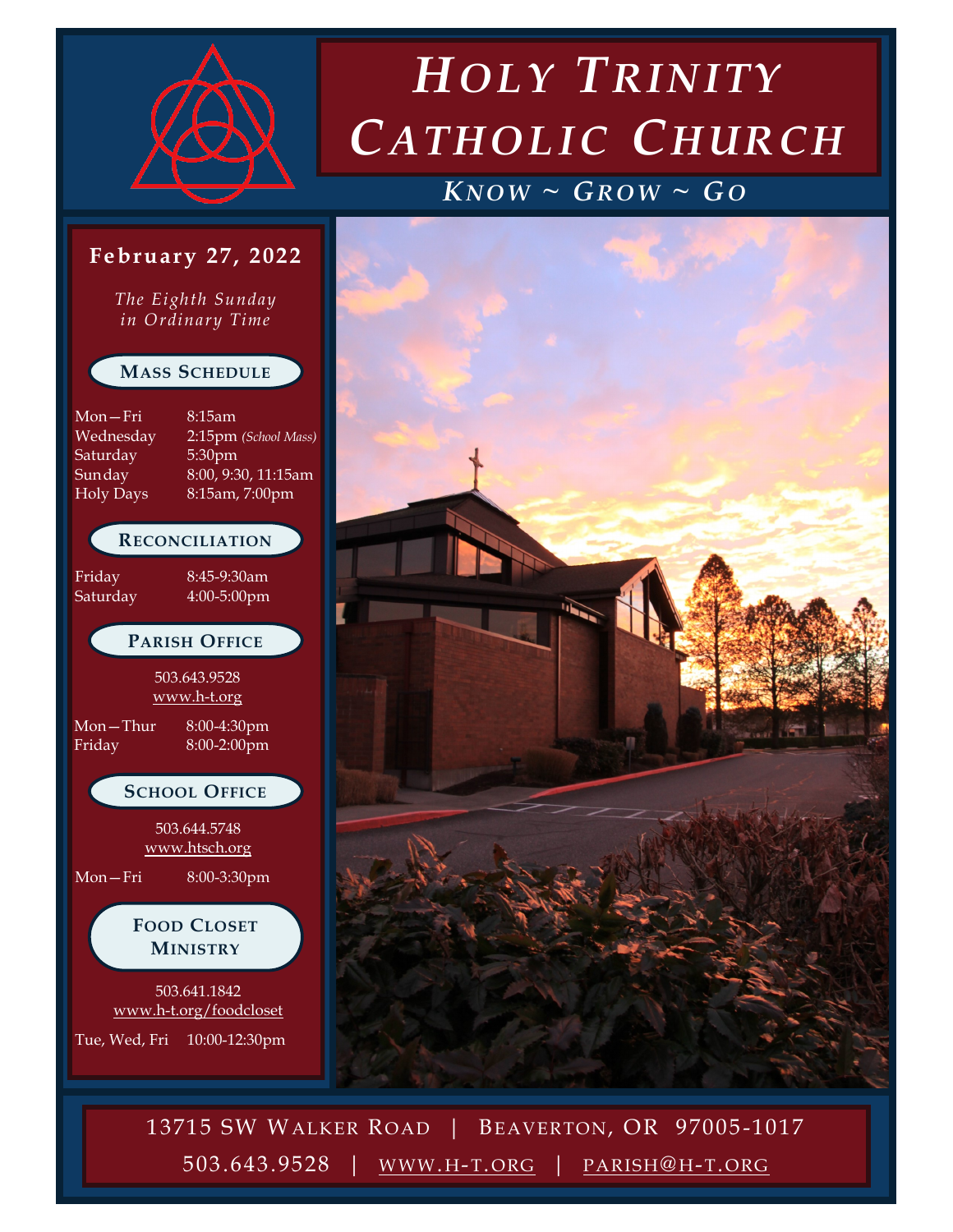### **GREETINGS FROM FR. DAVE**

This is the weekend we do the "ask" to support the Archdiocese of Portland. As I remind you each year, Holy Trinity is not a "stand-alone," independent parish, but by its very nature is connected to the Archdiocese and through the Archdiocese to the universal Church. The annual Archbishop's Catholic Appeal funds the ministries that are beyond the scope of Holy Trinity: training for priests and deacons, campus ministry, prison ministry, outreach to the marginalized, retirement for clergy, and the support of the specific ministries and offices of the Archdiocese. Our parish is asked to raise \$130,000. We have always met our goal in previous years and our success has not been relying on a few big hitters, but our encouragement for all of our families to do something, as they are able. Please respond promptly with a pledge or donation using the provided envelopes or by going online to [advance.archdpdx.org/aca](https://advance.archdpdx.org/aca) (please select "**Holy Trinity - Beaverton**" from the drop-down menu of parishes when completing the online form). Thanks!

Lent is the next biggie, beginning with Ash Wednesday this week on March  $2<sup>nd</sup>$ . Masses will be at 8:15am, 2:15pm (with school), and 7:00pm. Ashes will be distributed at each. We are not livestreaming these Masses because there is no "virtual" way of receiving ashes. As with so much of our Catholic faith — touch, smell, taste, community — are by their very nature "in-person." As COVID cases diminish I continue to welcome, encourage, and invite those of you who have been away to return. Obviously for some this is not prudent so please don't layer on guilt! And for some of you, Lent is a perfect time to return.



The Synod process is continuing here at Holy Trinity and throughout the world. We have had many of our ministry groups complete the process and our big parish opportunity is coming up on Saturday, March  $12<sup>th</sup>$  from 9:00-11:00am in the church. We will join for prayer followed by listening sessions, seeking to hear carefully what the Holy Spirit is prompting. I encourage you to take time to prayerfully consider these two questions. Later in March we will offer the opportunity for individuals who did not participate in any of our group sessions to submit their responses.

- **1. What inspires you most about being a Catholic Christian, and how can we better put that forward in today's world?**
- **2. In what ways does it appear that the Catholic Church is hindering people from experiencing the love of Jesus, and how can we begin addressing these obstacles?**

*We stand before You, Holy Spirit, as we gather together in Your name. With You alone to guide us, make Yourself at home in our hearts; Teach us the way we must go and how we are to pursue it. We are weak and sinful; do not let us promote disorder. Do not let ignorance lead us down the wrong path nor partiality influence our actions. Let us find in You our unity so that we may journey together to eternal life and not stray from the way of truth and what is right. All this we ask of You, who are at work in every place and time, in the communion of the Father and the Son, forever and ever. Amen.*

Blessings to Malia Zamora Lopez, who was baptized this weekend!

Congratulations to Cristina Lastimosa and Rhys Lendio, who were married here on February 26<sup>th</sup>. Blessings to you both, and to all of our married and engaged couples!

Funeral services are scheduled for Mika Jeschke-Ota on February 28th at 11:00am, and for Ron White, Sr. on March 5th at 11:00am. God bless them and their families.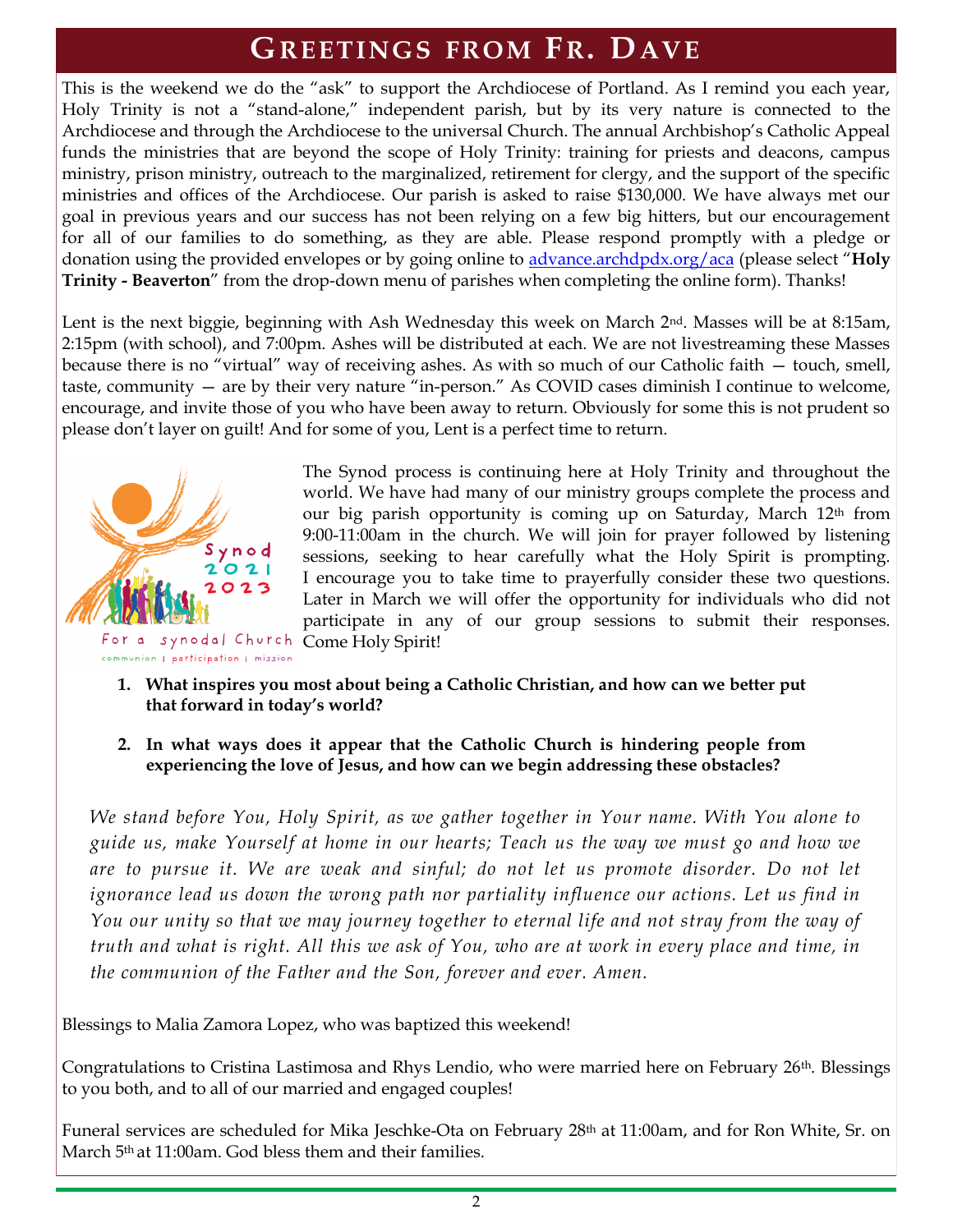### **BRETT'S TWO CENTS**

Hello, everyone! Over the past couple weeks, I've received several questions about the priest down in Arizona who's been baptizing folks for decades now using the words, "**We** baptize you in the name of the Father…" instead of the traditional "**I** baptize you in the name…". As a result, the local bishop has expressed concern that all of these baptisms may be invalid (in his words, they are "doubtfully valid"). The questions I've received express concern over the light in which this puts the Church; isn't this just an instance of the Church being beholden to rules at the expense of the pastoral care of her people?

I understand and sympathize with the concern, but there is something more to this than just legalism. At the very heart of our Catholic sacramental system is the conviction that when we receive a Sacrament, we are encountering Jesus himself. The sacraments aren't just reminders or symbols of what the Lord is doing on a spiritual level; they're *efficacious*, i.e., they make present what they symbolize.

So, for example, Confession isn't just a reminder that the Lord forgives us; in this sacrament, when the priest prays, "I absolve you of your sins…" it is an actual encounter with Jesus himself, extending his mercy to us through the person of the priest. Likewise, the Eucharist is not just a symbol, but the actual crucified and risen Lord whom we receive under the form of bread and wine.

In the case of baptism, it's not just a welcoming ceremony or blessing. In this sacrament, the Lord Himself, acting through the person of the minister of baptism, takes us to Himself and incorporates us into his very own Body. He comes to dwell in our hearts and begins to regenerate within us what has been left wounded and dead by sin.

In the case of the Arizona priest, I presume that when he used the word "we" instead of "I," he was attempting to be inclusive of the church community. However, it's not the church community that baptizes, but Jesus himself, acting through the person of the priest. Hence the Church's ancient insistence that the words "**I** baptize you" be used; at that moment, the priest/minister is acting *in persona Christi*, "in the person of Christ."

So, does that make all of this priest's baptisms invalid? Well, at least on the objective level, it makes them doubtful, as the bishop indicated. Still, it's good to remember that while the sacraments are normative for us (they're the normal way we receive the grace of God), they don't limit God. Can God still give His grace, even if the wrong sacramental formula is used? God can do anything He wants. I'm sure in His mercy and compassion, He's done whatever is best for the spiritual well-being of His children who received this possibly invalid sacrament in good faith.

### **LENTEN RESOURCES & OPPORTUNITIES**

- **Magnificat Lenten Companion**. If you haven't already, be sure to pick up a copy of The Magnificat Lenten Companion this weekend! Please take **one copy per family** at this time. Thank you!
- **CRS Rice Bowl.** CRS Rice Bowl is Catholic Relief Services' Lenten faith-in-action program. It offers opportunities for your family to engage daily with the spiritual pillars of Lent: prayer, fasting, and almsgiving. **We'll have a limited number of rice bowls available in the narthex on Ash Wednesday**, but you can also make your own or donate online! Visit **[h-t.org/lent#ricebowl](https://www.h-t.org/lent#ricebowl)** for resources, activities, and the donation form.
- **Supper & Stations.** Each Friday during Lent, different parish groups will provide a simple soup supper with bread/crackers *(though the gesture is appreciated, please do not bring additional bread or goodies to share!)* and lead us in Stations of the Cross. Supper starts at 6:00pm in Fireside; Stations start at 7:00pm in the church.
- **Weekly Email Series.** Send an email to parishioner Betty Arrigotti (MA in Counseling, certificate in Spiritual Direction) at **[betty@arrigotti.com](mailto:betty@arrigotti.com)** to sign up for her Lenten email series (going on its 15<sup>th</sup> year!). This year, she will reprise some of her favorite advice from professionals on a variety of **family and relationship** topics.

### *Find more resources online at [h-t.org/lent](https://www.h-t.org/lent)*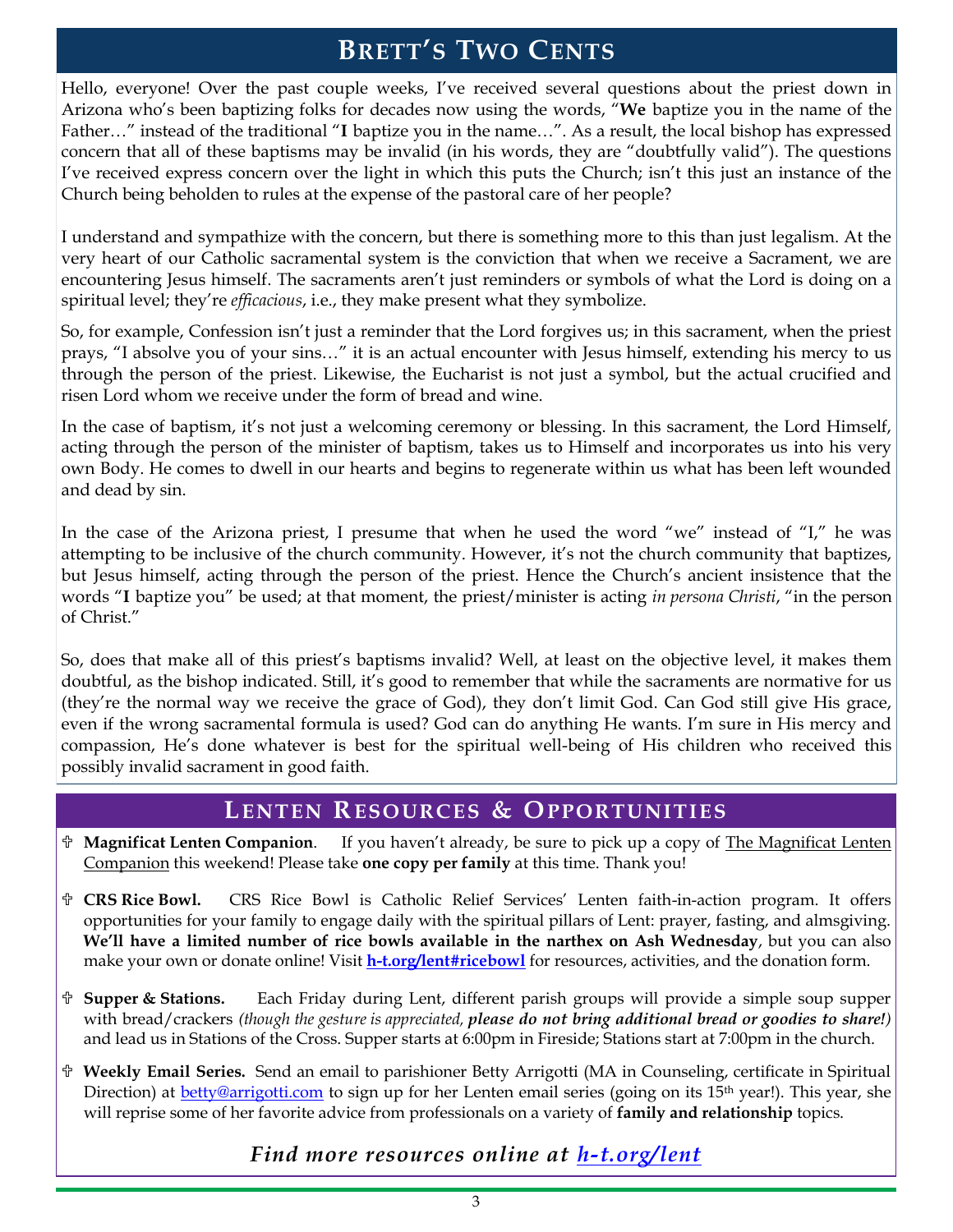## **FAITH F ORMATION**

**CONFIRMATION**<br> *Exch.org* | Erin Nieves (adults) – <u>erin@h-t.org</u> *Chris Storm (youth) — [cstorm@htsch.org](mailto:cstorm@htsch.org) | Erin Nieves (adults) — [erin@h-t.org](mailto:erin@h-t.org)*

**Congratulations to our newly Confirmed!**

*Keep our 72 candidates in your prayers as they embark on a new life in the Spirit.*

| Youth<br>Owen Adams<br>Simone Bongen<br>Emanuele Bonifacio<br>Diego Botiva Garcia<br>Natalie Campbell<br>Kiana Margaret Carreira<br>Chloe Chen<br><b>Brandon Clark</b><br>Hailey-Rose Cruz<br>Mattias Curlin<br>Ethan Curry<br>Aidan Curry<br>Keanna Custino | Emilie Eddy<br>Zachary Eddy<br>Nisha Ekanathan<br>Braxtyn Ellsworth<br>Victoria Fischer<br>Naomi Fitts<br>Christopher Fricke<br>Mariana Monroy González<br>Josephine Gordon<br>Kayla Grooms<br>Justin Han<br>Amelia Hansen<br>Lauren Howerton<br>Joseph Kolattukudy<br>Jocelyn Klugherz | Evelyn Le<br>Matthew Lohman<br>Vineet Maliekkal<br>Logan McClure<br>Bernard Mudiamu<br>John Naval<br>Ash Nguyen<br>Hana Nguyen<br>Isabella Nguyen<br>Vanessa Partida<br>Ayla Phelan<br>Fabiola Quesada<br>Natalie Rabe<br>Ben Ryan<br>Daniel Ryan | Jack Smith<br><b>Rhys Socolich</b><br>Skylar Angelique Taman<br>Monserrat Tapia Gonzalez<br>Hana Tenorio<br>Melanie Uribe<br>Adrian Valenzuela<br><b>Grant Valley</b><br><b>Callie Wiles</b><br><b>Chase Wiles</b><br>Amanda Wittstock<br>Adults |
|--------------------------------------------------------------------------------------------------------------------------------------------------------------------------------------------------------------------------------------------------------------|-----------------------------------------------------------------------------------------------------------------------------------------------------------------------------------------------------------------------------------------------------------------------------------------|---------------------------------------------------------------------------------------------------------------------------------------------------------------------------------------------------------------------------------------------------|--------------------------------------------------------------------------------------------------------------------------------------------------------------------------------------------------------------------------------------------------|
| Chanelle de la Paz<br>Raphael Delplanche<br>Brayden Quang Doan<br>Jada Quyen Doan<br>Helen Duarte                                                                                                                                                            | Sophia Klumpe<br>Ava Labossiere<br>Sebastien Labossiere<br>Sienna Lai                                                                                                                                                                                                                   | Kylie Sagapolu<br>Agnes Sangil<br>Lorelei Schaal<br>Lorrell Shiely                                                                                                                                                                                | Joshua Hoffman<br>Cornelius Hui-Lung Lau<br>Amanda Kristine Silva<br>Lydia Marie Herrera<br><b>Sherry Marie Grout</b>                                                                                                                            |

**To our newly Confirmed:** Consider serving the parish as a Lector, Communion Minister (CM), and/or Greeter! Contact Pat Linton (*Lector/CM, [pat@h-t.org](mailto:pat@h-t.org)*) or Jim Huntzicker (*Greeter, [huntzicj@ohsu.edu](mailto:huntzicj@ohsu.edu)*) to learn more.

*Next year's Confirmation program will begin in October (for youth) and next January (for adults). Be sure to check the bulletin and website each week during the summer and fall for sign-up information.*

#### **RELIGIOU S E D. K–5 TH GRA DE FIRST COMMU NION** *Chris Storm— [cstorm@htsch.org](mailto:cstorm@htsch.org)*

#### **RELIGIOUS EDUCATION CALENDAR**

*Morning RE Classes* February 27 March 6, 13 & 27

*Afternoon Family Session* February 27 March 6 & 27

#### **F OR WHAT IT' S WORTH: T HOUGHTS ON FAITH** *Erin Nieves — [erin@h-t.org](mailto:erin@h-t.org)*

*Guess what this Wednesday is? Lent, the start of something new!* On Wednesday, our Church will suddenly have a purple vibe. Our *'Glorias'* and *'Alleluias'* will be packed away, and we will be called to repent, to do something new. *"Even now, says the Lord, return to me with your whole heart, with fasting, and weeping, and mourning. Rend y our hears, not your garments, and return to the Lord, your God."*

Aren't we ready to turn back, to try again, to START OVER? **BEGIN A PUBLIC FAST! Show everyone.** We wear ashes on our foreheads, we abstain from meat, fast in between meals. It feels good to be hungry, wear ashes for all the ways we have fallen short of what God calls us to be, to mark the 40 days ahead.

"*Behold, now is a very acceptable time; behold, now is the day of salvation."*  And then we do what Jesus asks us to do *(Mt 6:1-6, 16-18)***: FAST, PRAY, and GIVE ALMS**, but in secret. *"And the Father who sees in secret will repay you."*

**What we start in Public, we finish in Private, knowing that we are joined in solidarity by our fellow Catholics around the world.**

*"If today you hear His voice, harden not your hearts." May we all keep a prayerful and powerful Lent! Amen* **+**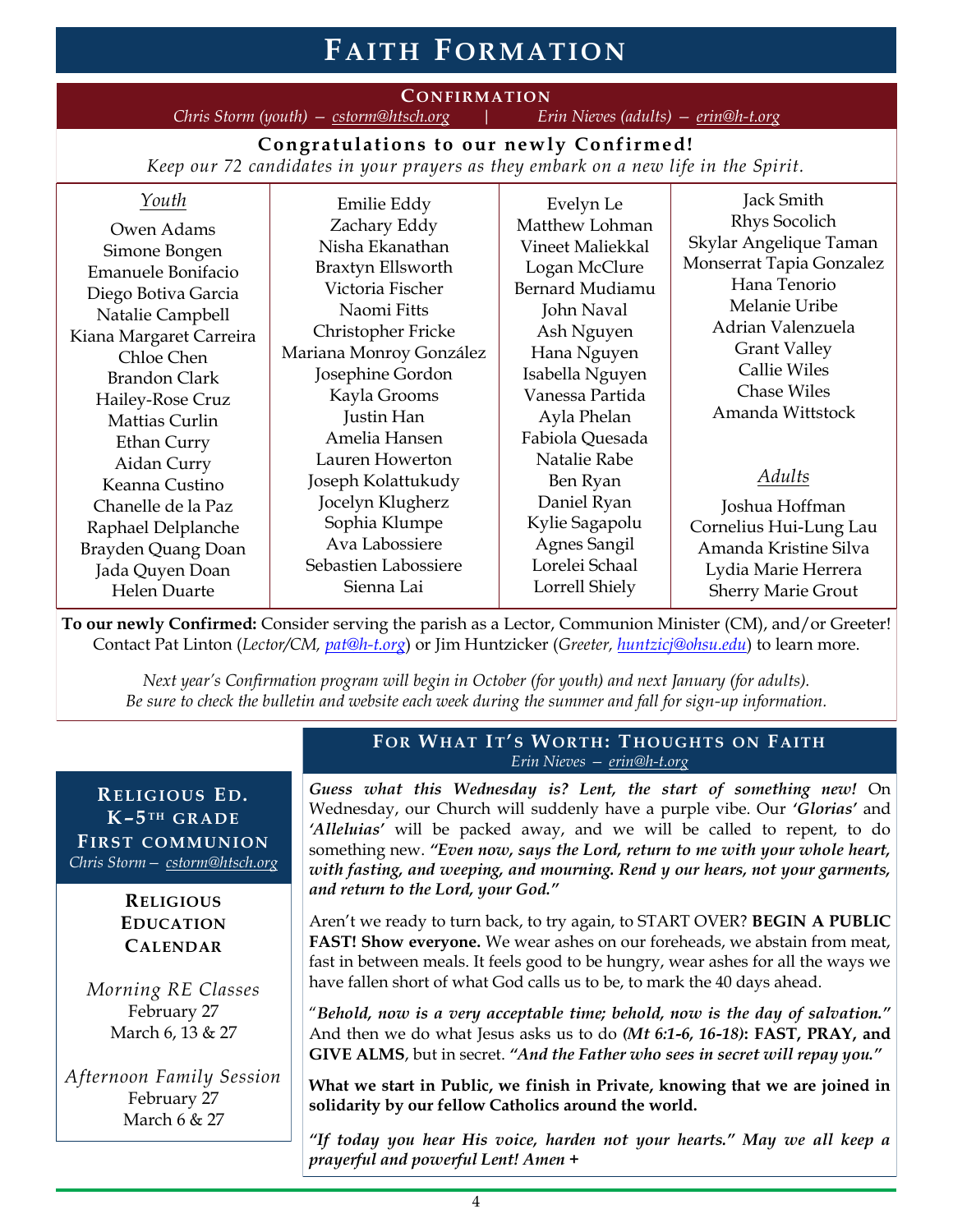| <b>MASS INTENTIONS</b>                                                                                                                                                                                                                                                                                                                                                                                                                                                                                                                                                                                                                                                      |                                                                                                                                                                   |                                                                                                                                                                                                 |                                                                                                                                                                                                                                                                                                                                                                                                                                                                                                                                                                                                                                                                                                                                                                                                              | <b>HOLY FATHER'S INTENTION</b>                                                                                                                                                                                                                      |                                                                                                                                                             |                                        |
|-----------------------------------------------------------------------------------------------------------------------------------------------------------------------------------------------------------------------------------------------------------------------------------------------------------------------------------------------------------------------------------------------------------------------------------------------------------------------------------------------------------------------------------------------------------------------------------------------------------------------------------------------------------------------------|-------------------------------------------------------------------------------------------------------------------------------------------------------------------|-------------------------------------------------------------------------------------------------------------------------------------------------------------------------------------------------|--------------------------------------------------------------------------------------------------------------------------------------------------------------------------------------------------------------------------------------------------------------------------------------------------------------------------------------------------------------------------------------------------------------------------------------------------------------------------------------------------------------------------------------------------------------------------------------------------------------------------------------------------------------------------------------------------------------------------------------------------------------------------------------------------------------|-----------------------------------------------------------------------------------------------------------------------------------------------------------------------------------------------------------------------------------------------------|-------------------------------------------------------------------------------------------------------------------------------------------------------------|----------------------------------------|
| Saturday 26th<br>5:30pm<br>Sunday 27th<br>8:00am<br>9:30am<br>11:15am<br>Monday 28th<br>8:15am                                                                                                                                                                                                                                                                                                                                                                                                                                                                                                                                                                              | Fr. Ben Innes, OFM<br>+Ed Burke<br>Holy Trinity Parish<br>$+Quy$ Do<br>+Mathew Joseph<br>and<br>Safe Travels for<br>Marietta Floresta<br>and<br>+Victor Abia-Okon | Wednesday 2nd<br>8:15am<br>+Betty<br>Palma<br><b>Holy Trinity</b><br>2:15 <sub>pm</sub><br>Parish<br>7:00pm<br>+Doreen<br>de Hayr<br>Thursday 3rd<br>8:15am<br>+Anna Ben<br>Hoang<br>Friday 4th |                                                                                                                                                                                                                                                                                                                                                                                                                                                                                                                                                                                                                                                                                                                                                                                                              | We pray for religious sisters and consecrated<br>women; thanking them for their mission and<br>their courage; may they continue to find new<br>responses to the challenges of our times.<br>Monday 28th<br>1 Pt 1:3-9<br>Mk 10:17-27<br>Tuesday 1st | <b>FOR FEBRUARY</b><br>For Religious Sisters<br>& Consecrated Women<br><b>SCRIPTURE READINGS</b><br>Thursday 3rd<br>Dt 30:15-20<br>Lk 9:22-25<br>Friday 4th | Sunday 6th                             |
| Tuesday 1st<br>8:15am                                                                                                                                                                                                                                                                                                                                                                                                                                                                                                                                                                                                                                                       | +Jason Alldrin<br>and<br>+Barbara Morrone<br>and<br>+Anthony D'Agostino                                                                                           | 8:15am<br>+Alfredo<br>Acosta<br>Saturday 5th<br>8:15am<br>+Joseph Buu<br>Van-Dinh                                                                                                               |                                                                                                                                                                                                                                                                                                                                                                                                                                                                                                                                                                                                                                                                                                                                                                                                              | 1 Pt 1:10-16<br>Mk 10:28-31<br><b>Wednesday 2nd</b><br>$I1 2:12-18$<br>2 Cor $5:20 - 6:2$<br>Mt 6:1-6, 16-18                                                                                                                                        | Is 58:1-9a<br>Mt 9:14-15<br>Saturday 5th<br>Is 58:9b-14<br>Lk 5:27-32                                                                                       | Dt 26:4-10<br>Rom 10:8-13<br>Lk 4:1-13 |
|                                                                                                                                                                                                                                                                                                                                                                                                                                                                                                                                                                                                                                                                             |                                                                                                                                                                   | THIS WEEK AT HOLY TRINITY                                                                                                                                                                       |                                                                                                                                                                                                                                                                                                                                                                                                                                                                                                                                                                                                                                                                                                                                                                                                              |                                                                                                                                                                                                                                                     |                                                                                                                                                             |                                        |
| Sunday, February 27th<br>10:30-11:30am - Religious Ed.<br>✦<br>12:30-2:00pm, Playground - Youth Ministry<br>✦<br>3:00-4:00pm, Church - R.E. Family Ministry Session<br>✦<br>Monday, February 28th<br>11:00am, Church - Funeral for Mika Jeschke-Ota;<br>reception to follow in Fireside 1-3<br>1:00-3:00pm, Fireside 4 - Funeral Coordinator<br>✦<br>Training<br>3:15-5:30pm, Gym - CYO: Basketball practice<br>✦<br>6:00-8:30pm, Gym - CYO: Basketball Tournament<br>✦<br>Tuesday, March 1st<br>3:15-8:30pm, Gym - CYO: Basketball practice<br>6:00-7:30pm, via Zoom - Small Faith Group<br>✦<br>(Mallari)<br>$6:30-8:00$ pm, Fireside – RCIA<br>✦<br>Wednesday, March 2nd |                                                                                                                                                                   | $\color{red} \blacklozenge$<br>$\color{red} \blacklozenge$<br>$\ast$<br>$\color{red} \blacklozenge$<br>✦<br>✦<br>✦<br>✦<br>✦<br>✦<br>✦                                                          | Wednesday, March 2nd<br>8:00-9:00pm, Church - Choir rehearsal<br>Thursday, March 3rd<br>3:15-5:30pm, Gym - CYO: Basketball practice<br>6:00-7:00pm, Church - Holy Hour of Adoration<br>6:00-8:30pm, Gym - CYO: Basketball Tournament<br>6:30-8:00pm, Cafeteria - HT Cub Scout Pack 598<br>Friday, March 4th<br>9:00am – 9:00pm, Chapel – First Friday Adoration<br>10:00-4:00pm, Beaverton Resource Center - COVID<br>Vaccine Clinic for ages 5+ (all 3 vaccines & doses<br>available; make appt. at h-t.org/brc#covidvaccine)<br>9:15-10:30am, via Zoom - Small Faith Group<br>(Mallari)<br>3:15-8:30pm, Gym - CYO: Basketball practice<br>6:00pm, Fireside - Soup Supper*<br>7:00pm, Church - Stations of the Cross*<br>*Hosted by our Knights of Columbus<br>7:00-8:00pm, via Zoom - HT Zoom Bingo (email |                                                                                                                                                                                                                                                     |                                                                                                                                                             |                                        |
| There is no Grow Group tonight                                                                                                                                                                                                                                                                                                                                                                                                                                                                                                                                                                                                                                              |                                                                                                                                                                   |                                                                                                                                                                                                 | Debbie at <i>debbie.a.m.gray@gmail.com</i> to join the fun!)                                                                                                                                                                                                                                                                                                                                                                                                                                                                                                                                                                                                                                                                                                                                                 |                                                                                                                                                                                                                                                     |                                                                                                                                                             |                                        |
| due to Ash Wednesday Mass.<br>9:10-11:00am, Fireside - Wednesday Bible Study<br>✦<br>2:15pm, Church - School Mass<br>✦<br>6:00-7:00pm, via Zoom - Our Lady of Perpetual<br>✦<br>Help novena with the Filipino Community<br>6:30-8:00pm, Fireside - Young Adult Book Group<br>✦<br>7:00pm, Church - Mass<br>✦                                                                                                                                                                                                                                                                                                                                                                |                                                                                                                                                                   | ✦<br>✦<br>✦<br>✦<br>$\ast$                                                                                                                                                                      | Saturday, March 5th<br>5:30am, Chapel - Adoration resumes<br>8:15am, Church - First Saturday Mass<br>8:30-2:00pm, Gym - CYO: Basketball Tournament<br>11:00am, Church - Funeral for Ron White, Sr.;<br>reception to follow in Fireside<br>4:30-6:00pm, via Zoom - Centering Prayer Group                                                                                                                                                                                                                                                                                                                                                                                                                                                                                                                     |                                                                                                                                                                                                                                                     |                                                                                                                                                             |                                        |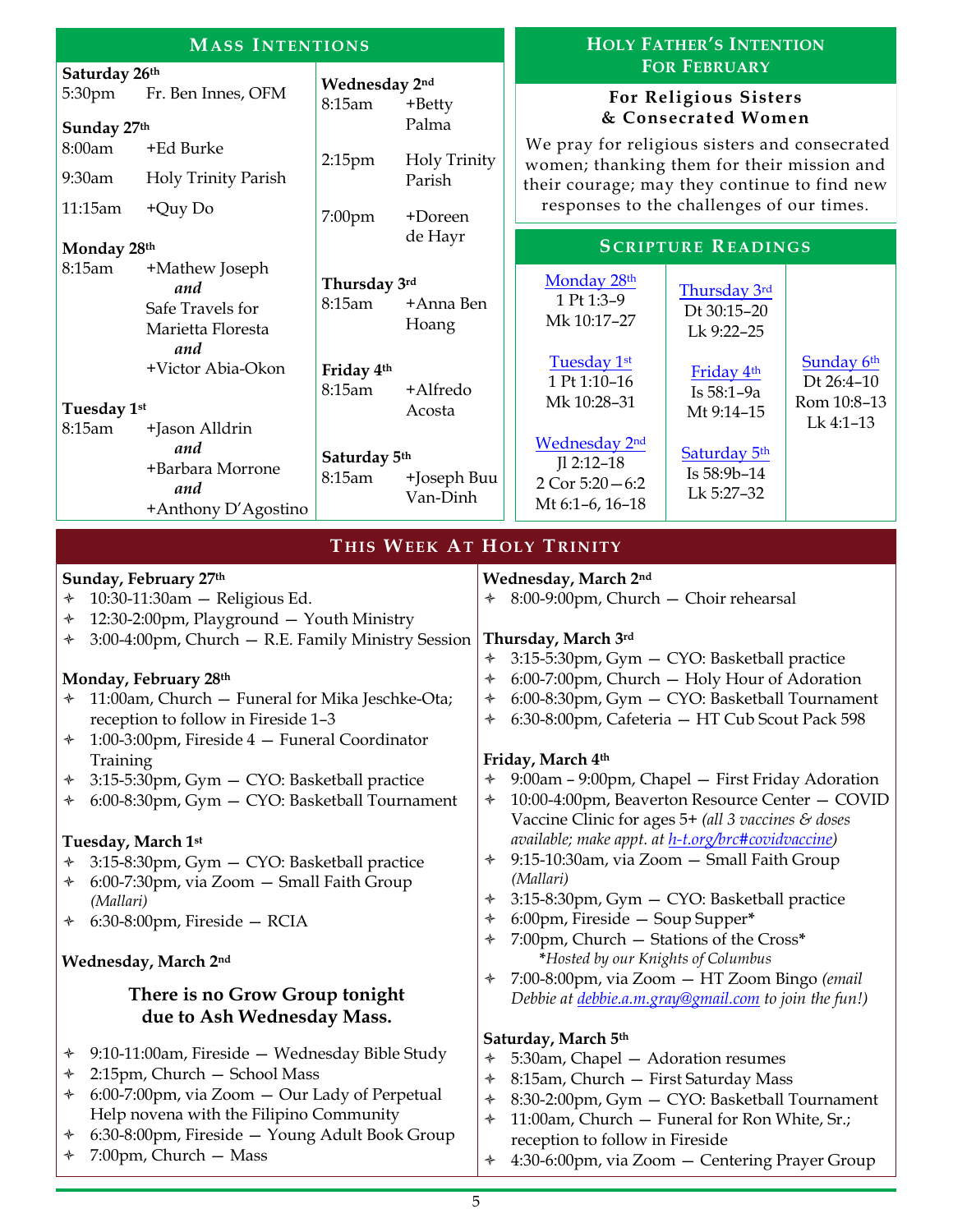### **MINISTRY NEWS**

#### **S OCIAL JUSTICE MINISTRY** *Eileen Sleva — 503.713.7939 — [eileen.sleva@gmail.com](mailto:eileen.sleva@gmail.com)*

"In Lent, may we be increasingly concerned with 'speaking words of comfort, strength, consolation and encouragement, and not words that demean, sadden, anger or show scorn' (*Fratelli Tutti*, 223). In order to give hope to others, it is sometimes enough simply to be kind, to be 'willing to set everything else aside in order to show interest, to give the gift of a smile, to speak a word of encouragement, to listen amid general indifference' (ibid., 224)."

—Pope Francis, Message for Lent 2021

Our Lenten reflection series will be based on the Maryknoll Office for Global Concerns' Lenten Reflection Guide for 2022, which focuses on the theme of Upholding Human Dignity and Human Rights. You can download the full guide online at **[h-t.org/lent](https://www.h-t.org/lent)**, and learn more about the history of Maryknoll at [maryknollogc.org/about.](https://maryknollogc.org/about)

#### **RESPECT LIFE MINISTRY** *Jerry Maurseth — [vjmaurseth@gmail.com](mailto:vjmaurseth@gmail.com)*



Oregon Right to Life (ORTL) invites students ages 16–21 to sign-up now for their 2022 Launch retreat! Launch is a pro-life leadership retreat where students learn that there are

practical ways they can live a pro-life lifestyle; they don't have to be a "professional" pro-life advocate to save lives. Though Launch deals with abortion, assisted suicide, and other serious life issues, the retreat is fun, educational, and inspirational for everyone who attends. Laun*c*h is designed to train and encourage advocates to help defend the unborn and the vulnerable in whatever they choose to do with their lives. Their goal is for every pro-life student to become a leader for life in their community. Launch 2022 will be held at the Macleay Retreat Center in Salem from March 20–23. The \$200 registration fee covers all lodging, meals, and materials; scholarships are available as needed. **The deadline to apply has been extended to Friday, March 11th.** To register and learn more, visit [ortl.org/launch.](https://www.ortl.org/launch)

#### **F OOD CLOSET MINISTRY**

*Michelle Dieter — 503.641.1842 — [michelle@h-t.org](mailto:michelle@h-t.org)* HOLY TRINITY FOOD CLOSET IS AN EQUAL OPPORTUNITY PROVID

| NUMBER OF PEOPLE SERVED |       |                  |       |
|-------------------------|-------|------------------|-------|
| Food Closet             |       | Backpack Program |       |
| Last Week               | 316   | Last Week        |       |
| Since January 1st       | 2.552 | School Year      | 1.970 |

Every-other week, we have a client come through who is on a very restricted diet. She requests dried black beans, dried lentils, and brown rice. Most occasions we are able to fulfill the order, but last week we did not have what she needed. At the same time this client was here and being told we didn't have the items she needed, a car happened to pull up with a donation — which included dried black beans, dried lentils, and brown rice. The joy and relief on our client's face was beyond words. We don't often get to see such a profound demonstration of God providing what someone needs, but on this day we did and it was amazing!

Speaking of needs, our Backpack Program continues to grow and we currently need at least 60 more actual backpacks (nothing fancy, just your standard backpack is perfect). Thank you all!

#### **I NFORMATION DESK** *Marilyn Palma — [marilynpalma@comcast.net](mailto:marilynpalma@comcast.net)*

**Attention all friendly individuals who enjoy helping others!** Our Information Desk is in need of volunteers at **each of our three Sunday morning Masses, especially at 11:15am**. The Info Desk is a helpful resource for visitors and parishioners alike. Located just past the front doors on the right side of the narthex in the church, the Desk is staffed by volunteers before and after each Mass. Serving our parish in this ministry takes a warm smile (even behind a mask!) and a desire to help folks find the answers to their questions about Holy Trinity — from "Where's the bathroom?" and "Do you have any tissues?" to "Can I register as a parishioner?" and "How do I get my child baptized?". Email Marilyn to learn more and sign-up!

#### **SUNDAY HOSPITAL ITY** *Allie Buchanan — [mrsrlb76@hotmail.com](mailto:mrsrlb76@hotmail.com)*



Volunteers are needed to keep Coffee & Donuts running! Help is especially needed for our setup and cleanup shifts. To learn more about this tasty ministry and how you can help, email Allie

Buchanan or go online to [h-t.org/coffee-donuts.](https://www.h-t.org/sunday-hospitality)